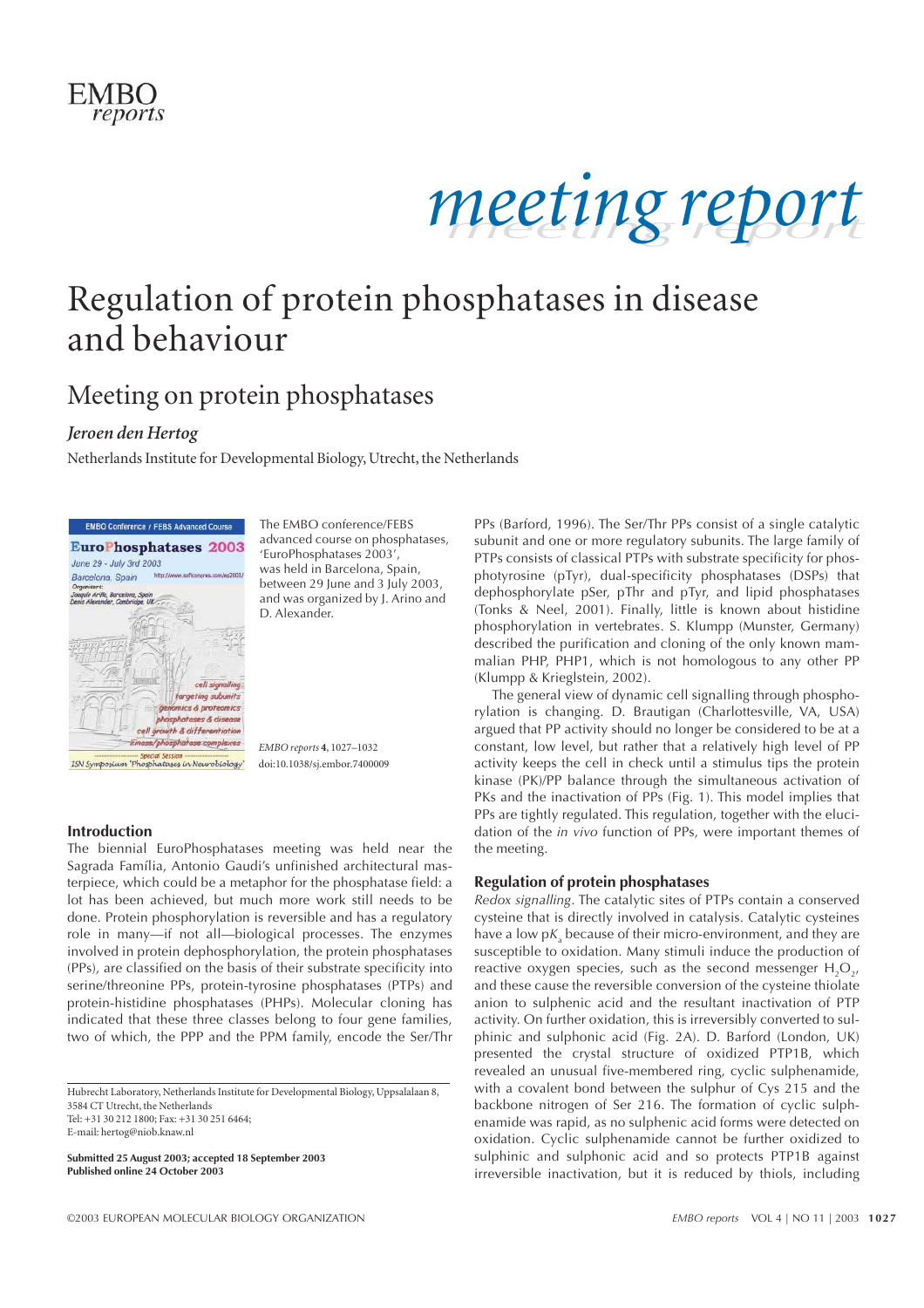### *reviews*



**Fig. 1** | Phosphorylation-mediated signalling. A stimulus (arrow) induces a transient rise in protein phosphorylation for signalling (left panel). This was thought to be due solely to an increase in protein kinase (PK) activity (OLD view, middle panel), whereas the NEW view is that the transient response is due to an increase in PK activity and a concomitant reduction in protein phosphatase activity (right panel). Adapted from a figure by D.L. Brautigan (Charlottesville, Virginia, USA).

glutathione. The oxidation of PTP1B induces major changes in the loops that form the catalytic site of PTP1B (Fig. 2B). Given the high sequence conservation in the catalytic sites of PTPs, it is anticipated that the oxidation of other PTPs will also lead to the formation of cyclic sulphenamide.

Receptor PTPs (RPTPs) generally contain two homologous PTP domains of which the membrane-proximal domain, D1, is catalytically active, whereas the membrane-distal domain, D2, is not. In addition, some RPTPs, including CD45 and RPTP-α, are regulated by dimerization. J. den Hertog (Utrecht, the Netherlands) provided evidence that RPTPs are inactivated by oxidation in an unexpected way. Rather than affecting the active D1 domain, oxidative stress induces a conformational change in D2 of the proto-typical RPTP- $\alpha$ , which leads to the stabilization of the dimeric form due to a change in the relative orientation of the two monomers in the dimer (rotational coupling). This results in a conformational change in the ectodomain and the inactivation of RPTP-α. All of these effects are dependent on the catalytic cysteine in RPTP-α-D2. In agreement with these findings, RPTPα-D2, but not RPTP-α-D1, is oxidized in response to redox signalling, as assessed using an antibody generated by A. Ostman (Uppsala, Sweden) that allows the detection of oxidized catalytic cysteines in PTPs.

Oxidation is an appealing regulatory mechanism for PTPs. However, does oxidation of PTPs occur in response to physiological stimuli? N. Tonks (Cold Spring Harbor, NY, USA) addressed this question by using an SDS–PAGE in-gel phosphatase assay that was modified so that oxidized PTPs could be visualized. Insulin treatment leads to the oxidation of two PTPs, the highly homologous 45-kDa T-cell PTP (TC45) and PTP1B. The insulin receptor (IR) is a direct substrate of TC45 and PTP1B. Tonks showed that a substrate-trapping mutant of TC45 binds selectively to pTyr 972 of IR-β, and that a doubly phosphorylated peptide from IR-β containing pTyr 1162 and pTyr 1163 binds perfectly to PTP1B in co-crystals. He concluded that insulin signalling induces the transient oxidation and inactivation of two homologous PTPs that dephosphorylate distinct sites in the activated IR.

Indeed, redox signalling is emerging as an important regulatory mechanism for PTPs, which leads to the rapid, transient, stimulusinduced inactivation of PTPs that—given the high  $k_{\text{cat}}$  of PTPsmay be essential for tyrosine phosphorylation to occur in cells.



Reduced PTP1B Oxidized PTP1B

**Fig. 2** | Oxidation of the catalytic Cys 215 in PTP1B. (**A**) Sulphenamide formation is reversible and protects against irreversible sulphinic and sulphonic acid formation. (**B**) Crystal structure of reduced (left) and oxidized (right) protein-tyrosine phosphatase (PTP)1B. On oxidation, cyclic sulphenamide forms, the PTP loop (red) opens up, and the pTyr loop (green) and Q-loop (blue) fold outwards, disallowing substrate binding and dephosphorylation at the same time (courtesy of D. Barford, London, UK).

#### **Protein–protein interactions and phosphorylation**

During the past decade, evidence has accumulated that Ser/Thr PPs are regulated by protein–protein interactions. Many proteins have been identified that bind to the catalytic subunit of Ser/Thr PPs, thereby regulating the catalytic activity or the subcellular localization of the PP. At the same time, the PP often regulates the function of the bound protein by dephosphorylation. M. Cyert (Stanford, CA, USA) found that the transcription factor Crz1 binds to the yeast Ser/Thr PP calcineurin (CN), which is activated in response to extracellular stimuli that raise intracellular free  $Ca^{2+}$  concentrations. This leads to the dephosphorylation of Crz1, its subsequent nuclear translocation and transcriptional activation. Using DNA microarrays, Cyert identified 163 genes that are upregulated in response to  $Ca^{2+}$  or Na<sup>+</sup>, and are downregulated by more than 50% in response to CN inhibition. In addition, all 119 yeast kinases were screened for their ability to phosphorylate Crz1. Hrr25, a yeast casein kinase Iδ/ε homologue, binds and phosphorylates Crz1 *in vivo*, and Hrr25 overexpression decreases Crz1-dependent transcription by 60%, which is probably due to the relocalization of Crz1 to the cytoplasm. Whether there is a trimeric complex consisting of Crz1, CN and Hrr25 remains to be determined.

PP2A is a heterotrimeric Ser/Thr PP that consists of a structural A subunit, a catalytic C subunit and a regulatory B subunit. The B subunit determines the catalytic activity, substrate specificity and subcellular localization of the holoenzyme, and four distinct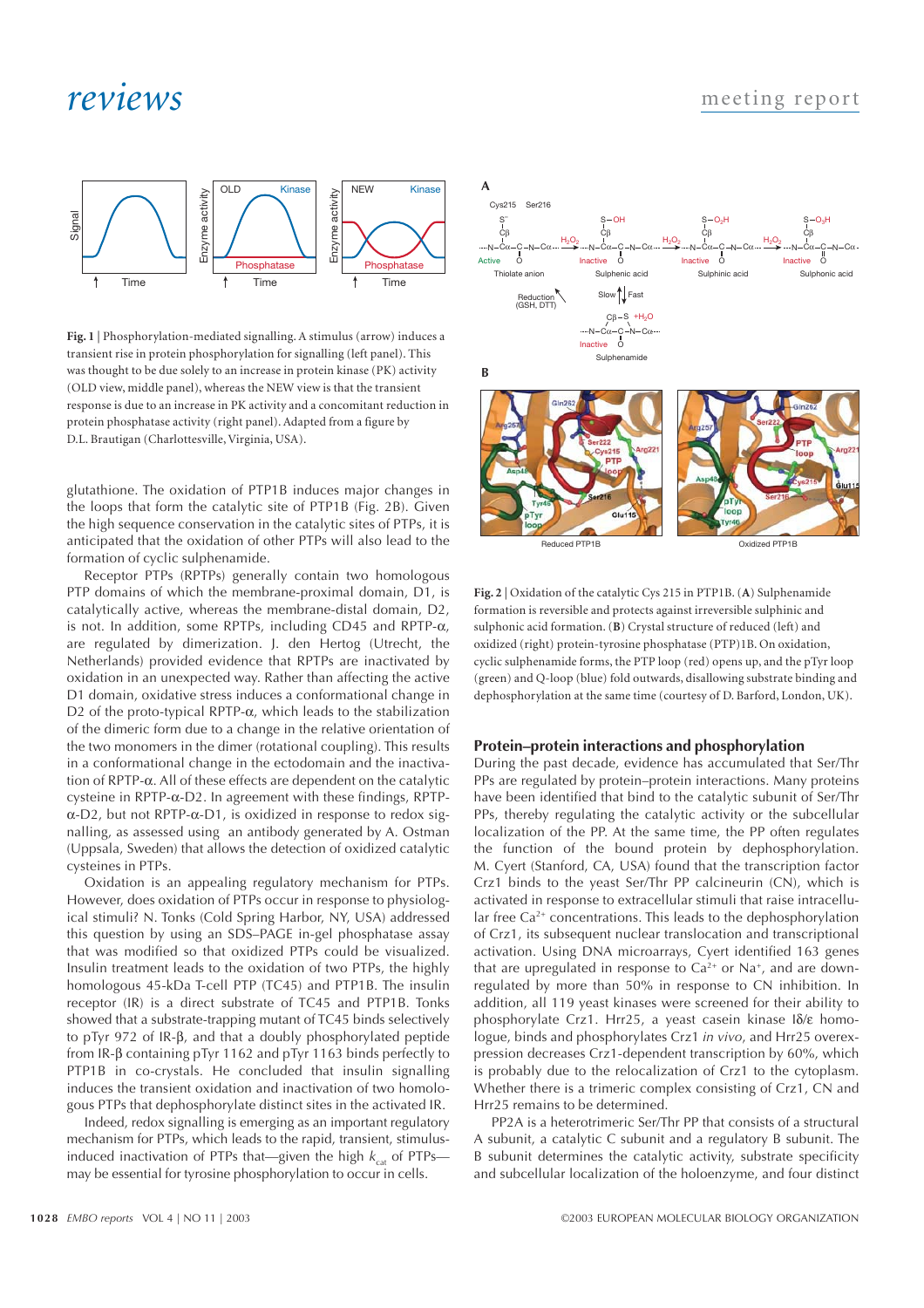families of B subunit have been identified (B, B′, B′′ and B′′′). J. Goris (Leuven, Belgium) analysed the function of PR72, a regulatory subunit of the B′′ family. PR72 contains two EF-hand motifs that bind  $Ca^{2+}$  differentially. EF2 determines  $Ca^{2+}$ -dependent binding of the B to the A subunit and the nuclear localization of the holoenzyme, whereas EF1 is, at least in part, required for the PR72-overexpression-induced G1/S block in the cell cycle. Taken together, the two EF-hand motifs in PR72 have distinct roles in the function of the PP2A holoenzyme.

The *Drosophila* genome encodes one A subunit, one C subunit and four B subunits (R2/B, R3/PR72, R5/B56-1 and its isoform R5/B56-2), which generates only four possible PP2A holoenzymes. M. Mumby (Dallas, TX, USA) used RNA interference in *Drosophila* Schneider 2 (S2) cells to knock down specific subunits of PP2A and thus study PP2A function. Only the PP2A holoenzyme is stable in living cells, as the knockdown of either the A or the C subunit leads to a reduction of all PP2A subunits. By using selective knockdown of the B subunits, Mumby showed that they differentially regulate PP2A function as the holoenzyme containing R2/B negatively regulates mitogen-activated protein kinase (MAPK) signalling, whereas those containing R5/B56-1 or -2 have anti-apoptotic activity.

Another regulator of PP2A is the  $\alpha$ 4 protein. S. Inui (Kumamoto, Japan) generated a mouse model known as  $lck-\alpha 4^{-1}$ mice in which  $\alpha$ 4 is deleted in a tissue-specific manner in T cells. T-cell development is arrested at the CD4– /CD8– double-negative stage and few mature thymocytes are produced because of impaired proliferation, rather than increased apoptosis. It will be interesting to unravel how the  $\alpha$ 4-mediated activation of PP2A contributes to thymocyte proliferation.

More than 70 proteins are known to interact with PP1, another Ser/Thr PP. M. Bollen (Leuven, Belgium) showed that the highly selective nuclear inhibitor of PP1 (NIPP1) localizes to subnuclear speckles and spliceosomes and binds not only to PP1, but also to two splicing factors, SAP155 and CDC5L, and MEL kinase, a kinase involved in splicing. These interactions are mediated by a forkhead-associated (FHA) domain in NIPP1. The MEL kinase-mediated phosphorylation of NIPP1 Thr 61, in the FHA domain, or of NIPP1 Ser 199 in the PP1-binding site, abolishes its interaction with ligands as well as its localization to nuclear speckles. The inactivation of NIPP1 by gene targeting in the mouse leads to embryonic lethality at day 6.5. Interestingly, NIPP1 binds to the embryonic ectoderm development (EED) protein, which is a polycomb-group protein that is implicated in the maintenance of homeotic genes in their repressed state, once they are inactivated during early development. Whether PP1 regulates EED function in the PP1–NIPP1–EED complex remains to be determined. NIPP1, initially identified as a PP1 inhibitor, therefore appears to be an adaptor protein that is involved in diverse signalling pathways.

Some protein inhibitors of PP1, such as I-1 and DARPP32, are activated by PKA. CPI-17 is the founding member of a separate family of PKC-activated inhibitors. Brautigan showed that phosphorylation of CPI-17 enhanced its PP1 inhibitory activity by 1,000-fold. CPI-17 phosphorylation occurs in intact smooth muscle cells in response to receptor activation. PP1 forms part of a larger holoenzyme complex and, interestingly, different protein inhibitors are specific for different PP1 holoenzymes. For example, pThr 38–CPI-17 inhibits PP1 in the myosin light chain

### *reviews*

phosphatase (MLCP) holoenzyme, but not PP1 bound to glycogentargeting subunits, which indicates that the active site of these two holoenzymes might be different. PhosphoCPI-17 is rapidly dephosphorylated by glycogen-bound PP1, but not by MLCP, and this 'arrested hydrolysis' prolongs the inhibition of MLCP. Unlike NIPP1, CPI-17 is a bona fide PP1 inhibitor that has no recognized activity, other than PP1 inhibition.

Hal3, a flavoprotein, inhibits the yeast PP1-like Ppz1, a regulator of the cell cycle, by binding to its carboxy-terminal catalytic domain. Overexpression of Hal3 rescues the G1/S cell-cycle arrest of yeast cells that lack the PP2A-like Sit4. Therefore, Sit4 and Ppz1 have opposing roles in the G1/S cell-cycle transition. J. Arino (Barcelona, Spain) reported that the yeast genome encodes two additional Hal-like proteins, Vhs3 and YKL088w. Vhs3 inhibits Ppz1 activity and mimics Hal3 function, although less potently. YKL088w does not bind Ppz1 *in vitro* and overexpression of YKL088w leads to an anti-Hal3 phenotype, suggesting that YKL088w is a naturally occurring dominant-negative Hal3.

PPs may be regulated not only by protein–protein interactions, but also by direct phosphorylation. PTEN is an important tumour suppressor that belongs to the PTP superfamily, but which has lipid phosphatase activity that is specific for phosphatidylinositol-3-phosphate (PtdIns(3)P). R. Pulido (Valencia, Spain) identified many overlapping casein kinase 2 (CK2) phosphorylation sites in the C terminus of PTEN. This region encodes consensus caspase cleavage sites and PTEN is cleaved specifically by caspase 3. Interestingly, phosphorylation of PTEN *in vitro* inhibits caspase-3-mediated cleavage, and activation of caspase 3 leads to reduced PTEN protein levels in cells. This indicates that CK2-mediated phosphorylation regulates PTEN by inhibiting caspase-3-mediated cleavage.

In summary, PPs are tightly regulated by diverse mechanisms, including direct oxidation and phosphorylation, proteolysis, as well as by binding of inhibitor proteins that may, in turn, be regulated by phosphorylation or dephosphorylation.

#### *In vivo* **functions of phosphatases**

*Protein phosphatases and disease.* Because protein dephosphorylation is a key process involved in cell signalling, it is not surprising that PPs are implicated in diseases such as cancer and diabetes. Insulin signalling has an important role in obesity and obesityinduced type 2 diabetes. M. Tremblay (Montreal, Canada) showed that PTP1B<sup>-/-</sup> mice are resistant to diet-induced obesity. Distinct pathways are involved, including insulin signalling through the IR, and leptin and growth hormone signalling mediated by the receptor-associated protein tyrosine kinase, Jak2. The IR and Jak2 are direct substrates of PTP1B. PTP1B inhibitors are therefore being investigated as a treatment for obesity, but one concern is that they might also contribute to the development of cancer. The insulin-like growth factor 1 receptor (IGF1R) is highly homologous to the IR and it is hyperphosphorylated in  $PTP1B^{-/-}$  cells, which leads to enhanced Akt phosphorylation and cell survival in response to serum deprivation and genotoxic stress. Nevertheless, PTP1B<sup>-/-</sup> mice do not go on to develop tumours because Ras signalling, which is required for tumorigenesis and maintenance, is impaired in the absence of PTP1B (Fig. 3). Activated V12Ras bypasses the inhibition caused by the loss of PTP1B (Fig. 3) and increases the transformation frequency of PTP1B–/– cells compared with wild-type cells. In PTP1B $\div$  mice lacking the tumour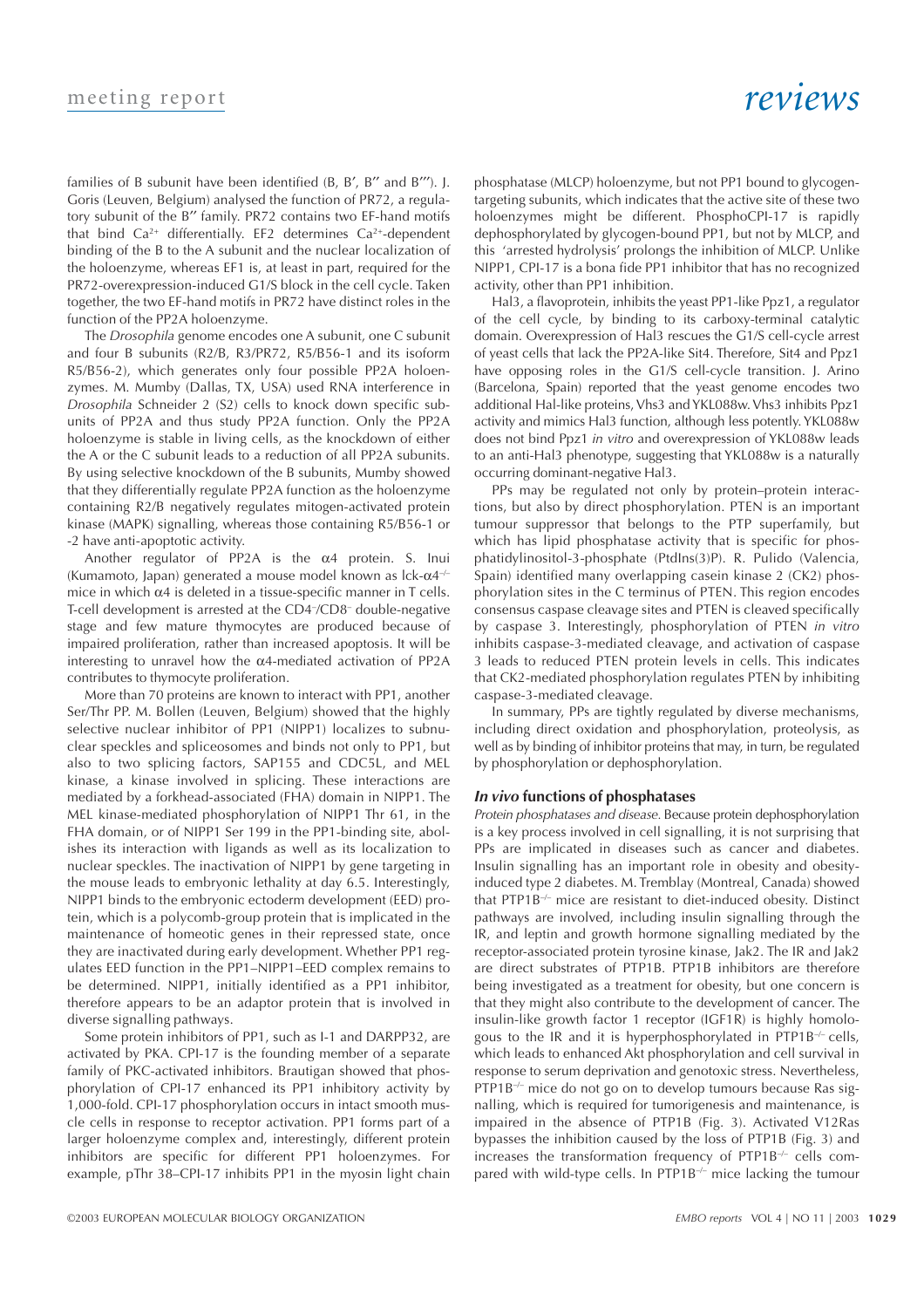## *reviews*



**Fig. 3** | Impaired Ras signalling in PTP1B–/– cells. Loss of protein-tyrosine phosphatase (PTP)1B leads to increased receptor tyrosine kinase (RTK) phosphorylation and enhanced signalling of most downstream pathways. However, loss of PTP1B also leads to increased expression of RasGAP and to hyperphosphorylation of p62Dok, both leading to attenuation of Ras/ mitogen-activated protein kinase (MAPK) signalling (courtesy of M. Tremblay, Montreal, Canada).

suppressor p53, tumour formation is enhanced, but no difference is found between PTP1B<sup>+/-</sup>p53<sup>-/-</sup> and PTP1B<sup>+/+</sup>p53<sup>-/-</sup> mice. Thus, half the normal level of PTP1B is enough to provide tumour protection and is sufficient for the treatment of diabetes type 2 and obesity, and so this is encouraging for the use of PTP1B inhibitors in patients.

Shp-2, a cytosolic PTP with two SH2 domains amino-terminal to its PTP domain, might be involved in cancer, because Shp-2 mutations have been found in 20–25% of juvenile myelomonocytic leukaemia (JMML) patients. Noonan syndrome (NS) is also linked to mutations in Shp-2. NS is a relatively common dominant autosomal disorder (incidence 1:1,000/1:2,500) that is characterized by dysmorphic facial features, proportionate short stature, heart disease and, importantly, an increased incidence of leukaemia. Shp-2 is negatively regulated by intramolecular binding of the PTP domain to the most N-terminal SH2 domain (N-SH2), which is alleviated when Shp-2 binds to doubly phosphorylated proteins. Most mutations in Shp-2 from NS and JMML patients are localized to the interface between the N-SH2 domain and the PTP domain. B. Neel (Boston, MA, USA) showed that mutant Shp-2 from NS and JMML patients has increased PTP activity, with the JMML Shp-2 being the most active, which indicates that these are gain-of-function mutations. Shp- $2^{-/-}$  cells show delayed spreading and defective migration, as well as an increased number of focal adhesions and stress fibres, suggesting that Shp-2 regulates one or more Src family kinases (SFKs) that are involved in these processes. Indeed,  $Shp2^{-/-}$  cells show defective integrin-induced Src activation that might be due to the hyperphosphorylation of PAG, a Shp-2 binding protein and substrate that recruits C-terminal Src kinase (Csk), which leads to the hyperphosphorylation of Src pTyr 527 and thus to the inactivation of SFKs. Whether the effects of mutant Shp-2 from NS and JMML patients are mediated by SFK activation remains to be determined.

Shp-2 not only regulates SFKs, but also has a role in other PK cascades. Overexpression studies with wild-type and dominantnegative Shp-2 in IL-3-dependent haematopoietic cells show that Shp-2 has a positive role in extracellular signal-regulated kinase

(ERK) activation and a negative role in JNK activation, and both of these effects lead to enhanced cell survival (M. Welham, Bath, UK). Shp-2 might also function as a scaffolding protein in lipopolysaccharide (LPS) signalling, as K. Forbes (Glasgow, UK) showed that both dominant-negative Shp-2 and wild-type Shp-2 enhance LPS-induced NF-κB transactivation, possibly through its association with I-κB kinase.

CD45 is a haematopoietic RPTP with apparent anti-tumorigenic activity in certain contexts. D. Alexander (Cambridge, UK) showed that the activating autophosphorylation site Tyr 394 in the SFK Lck, and the inhibitory Tyr 505, are hyperphosphorylated in CD45–/– cells. Therefore, CD45 has both positive and negative effects on Lck activity. The mutated Lck Y505F is hyperactive and highly tumorigenic when expressed in CD45<sup>-/-</sup> cells, but not in  $CD45^{+/+}$  cells. The comparison of pre-tumorigenic  $CD45^{-/-}/Lck$ Y505F with CD45+/+/Lck Y505F thymocytes allowed Alexander to dissect the mechanisms that underlie tumorigenesis. There are no differences in cell survival or the cell cycle, but hyperactive Lck Y505F inhibits DNA repair, promotes genomic instability and prevents DNA damage-induced apoptosis. The pro-apoptotic translocation of Bax to mitochondria and the deamidation of  $Bcl_{y1}$  are inhibited, thus favouring survival of the CD45<sup>-/-</sup>/Lck Y505F thymocytes. However, it is not yet known how hyperactive Lck Y505F mediates its effects on Bax/Bcl<sub>x1</sub> signalling.

PTP-ε, another RPTP, also dephosphorylates SFKs, including Src, Yes and Fyn. It is not expressed in osteoblasts, but osteoclasts express a cytoplasmically localized splice isoform, cytPTP-ε. A. Elson (Rehovot, Israel) generated PTP-ε knockout mice and found that females younger than three months, but not male or older female mice, show an increase in trabecular bone volume because of reduced osteoclast function. Src<sup>-/-</sup> mice also show increased bone mass because of dysfunctional osteoclasts. However, although Src is activated by PTP-ε in some cell types, Src activity seems not to be affected in PTP-ε–/– osteoclasts. Elson also observed that the  $PTP-\varepsilon^2$  osteoclasts have disorganized podosomes, which are structures that adhere osteoclasts to bone. Therefore, PTP-ε-mediated dephosphorylation is important for the correct positioning of podosomes and could account for the PTP-ε<sup>-/-</sup> phenotype observed. The gender dependence is ill-understood, but seems not to be directly hormonally regulated because the defects persist in isolated PTP-ε<sup>-/-</sup> osteoclasts.

RPTP-β/ζ and RPTP-γ are homologous RPTPs that are highly expressed in the nervous system in glial cells and in neurons, respectively. S. Harroch (Paris, France) reported that RPTP-β/ζ knockouts appear normal. However, in an experimental mouse model for autoimmune encephalitis (EAE), the RPTP-β/ζ<sup>-/-</sup> mice have a defect in myelin compaction and an increase in apoptosis of oligodendrocytes. Furthermore, RPTP-β/ζ is upregulated in remyelinating oligodendrocytes in human multiple sclerosis lesions, indicating that RPTP-β/ζ has an important role in oligodendrocyte survival.

Lafora disease is a fatal disorder that is characterized by progressive neurological deterioration, myoclonus and epilepsy. Patients accumulate intracellular Lafora bodies, which are polyglucosan inclusion bodies that consist of sparsely branched glycogen. S. Rodriguez de Cordoba (Madrid, Spain) found that in 65–70% of Lafora patients, *EPM2A* was mutated. This gene encodes laforin, a DSP that has a glycogen-binding site in its N terminus. All but one (G240S) of the point mutations that were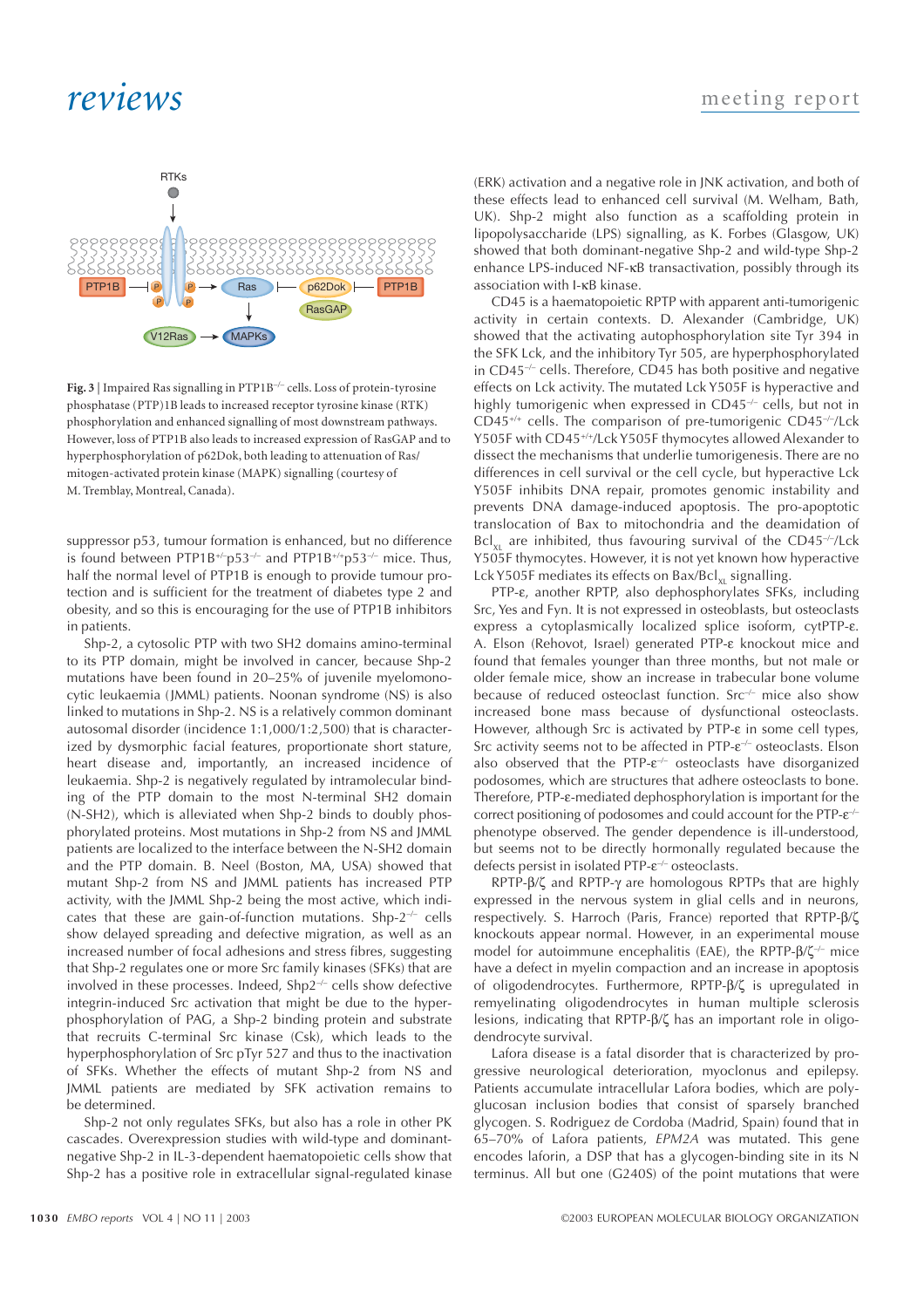### meeting report

identified in patients abolished DSP activity and glycogen binding. Laforin binds to PPP1R5, a PP1-binding protein that contains binding sites for glycogen and glycogen synthase (GS). Interestingly, all the mutant laforin proteins from patients, including the mutant G240S that retains DSP activity and glycogen binding, bind poorly to PPP1R5, suggesting that the lack of interaction between this phosphatase and PPP1R5 has an important role in Lafora disease.

Reminiscent of the Lafora bodies are the β-amyloid plaques and neurofibrillary tangles (NFTs) composed of Aβ-42 and Tau protein that are observed in patients suffering from Alzheimer's disease (AD). Transgenic mice that express mutant Tau P301L (a common mutation associated with the development of AD) accumulate hyperphosphorylated Tau proteins in axonal structures as well as in the somata (J. Götz, Zurich, Switzerland). The injection of β-amyloid Aβ-42 fibrils into the brains of these transgenic mice leads to a fivefold increase in the number of NFTs. PP2A dephosphorylates Tau *in vitro* and *in vivo*, and interestingly, PP2A is downregulated in AD brains. The expression of a dominant-negative PP2A C-α L199P induces the specific hyperphosphorylation of Tau and the accumulation of Tau aggregates, indicating that PP2A has an important role in the development of AD.

*Phosphatases in metabolism*. Glycogen-metabolizing enzymes are tightly regulated by phosphorylation/dephosphorylation. P. Roach (Indianapolis, IN, USA) investigated which genes affect glycogen metabolism in *Saccharomyces cerevisiae*. Of the ~4,600 deletion mutants he tested (representing 80% of all genes), 242 of the mutants had high levels of glycogen, whereas in 324, this level was low. Among those with low glycogen were two that were mutated in the two regulatory targeting subunits *gac1* and *glc8* of the PP1-like Glc. These genes are known to be involved in glycogen metabolism and so validate the screen. Gac1 directs Glc7 to GS and is the yeast homologue of the regulatory PP1 subunit  $R_G/G_M$ . Glc8 is related to the PP1 inhibitor, I-2. *glc7* itself was not identified in the screen because it is essential for yeast. Most other genes that were identified in the screen are linked to respiration or vacuolar transport.

In striated muscle,  $R_{\text{GL}}/G_M$  targets PP1 to glycogen. The *PPP1R3A* gene that encodes  $R_{GI}/G_M$  has been disrupted by homologous recombination by two independent groups. A. de Paoli-Roach (Indianapolis, IN, USA) found no significant difference in glucose tolerance, body weight, insulin responsiveness and abdominal fat levels of the  $R_{\text{GL}}/G_M$  knockout mice up to more than one year of age compared with wild-type mice. By contrast, P.T.W. Cohen (Dundee, UK) found decreased insulin-stimulated GS activity ratio in the absence or presence of glucose-6-phosphate in skeletal muscle, increased weight gain after three months, accumulation of abdominal fat, and development of glucose intolerance and insulin resistance at 11–12 months of age. The difference in phenotypes of the two  $R_{GL}/G_M$  knockout mice is not understood. The knockout strategy of the two groups is similar and no  $R_{\text{GL}}/G_{\text{M}}$ protein is detected in the homozygous mice. Genetic background might have a role, although normal insulin responsiveness in A. de Paoli-Roach's mice was observed in three independent knockout lines and in three different genetic backgrounds. De Paoli-Roach also reported that most of the muscle-GS knockout mice generated by P. Roach die of cardiac defects and an inability to take their first breath at birth. However, one in ten of the GS–/–

### *reviews*



**Fig. 4** | PP1 is a constraint on learning. (**A**) The object recognition test. Mice are repeatedly exposed to a set of objects (training); after a delay, one of the objects is exchanged for a foreign object and the mice are exposed again (test). The discrimination ratio is the time spent at the new object divided by the total time and is a direct measure for learning. (**B**) Training protocol. (**C**) I-1-expressing (mutant) mice learn significantly better with the 5-min interval than control mice (left panel). No difference was observed with the 15-min training interval (right panel) (courtesy of I. Mansuy, Zurich, Switzerland).

mice survives. Their body weight is reduced, they have no GS or glycogen in their muscle but still their glucose tolerance is enhanced. Muscle glycogen accounts for only 0.3–0.7% of the daily caloric intake of mice and clearly, mice can survive with reduced GS activity ( $R_{\text{GL}}/G_{\text{M}}^{-/-}$ ), or with no GS at all. Therefore, impaired glycogen accumulation in skeletal muscle does not seem to result in insulin resistance or obesity.

*Phosphatases, behaviour and neuronal signalling*. Phosphorylation has an important role in learning and memory. I. Mansuy (Zurich, Switzerland) developed an elegant system that allows doxycycline (dox)-inducible protein expression in the mouse brain. Importantly, gene expression is reversible by the removal of dox, so the experiment can be controlled. Transgenic mice that express the PP1-specific inhibitor, I-1, learn significantly better than control mice in a learning regime with 5-min inter-trial intervals, whereas there is no difference in learning with 15-min intervals (Fig. 4). Interestingly, endogenous PP1 activity in wild-type mice is decreased on the 15-min interval training regime. In I-1-expressing mice, the phosphorylation and activity of the